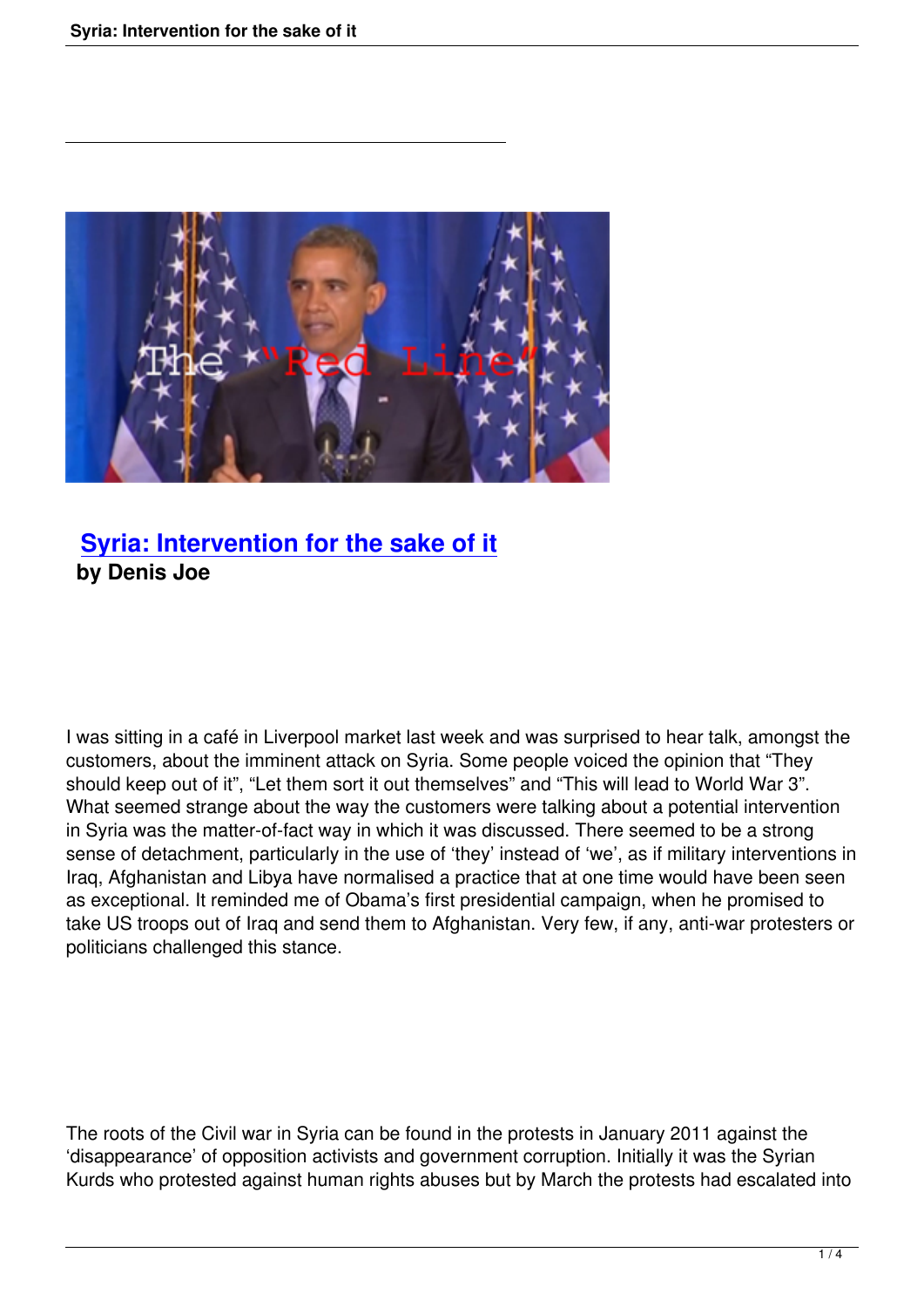a civil uprising. Dissatisfaction with the ruling Ba'ath party was already in evidence before the uprising..

A heavy handed response from the military only escalated the problem. In April, 2011, the city of Daraa came under siege as protesters demanded the release of political prisoners and an end to the state of emergency. On April 8th, heavy clashes erupted in the city between protesters, the military and unknown groups of gunmen in which 23 protesters and 19 soldiers were killed. The military also stated that 75 soldiers were wounded by, what they called, terrorist gunmen. Later the city became the scene of fighting between the military and a group of defectors who called themselves The Free Syrian Army.

Since then atrocities have been reported on both sides of the civil war. During that time foreign mercenaries were very much in evidence. In July of this year Global Research News estimated that 1,500 foreign mercenaries and militants had entered Syria via the Turkish border .

Throughout the civil war the West have given their blessing to the rebel forces even though there is no universal agreement between the diverse groups that make up the opposition to the Assad regime and there have been reports of opposition groups turning against each other, particularly between the Islamist State and the Free Syrian Army . Whilst this in-fighting has weakened the opposition to Assad it has also had the effect of allowing the Syrian military to gain the upper hand against the rebel forces.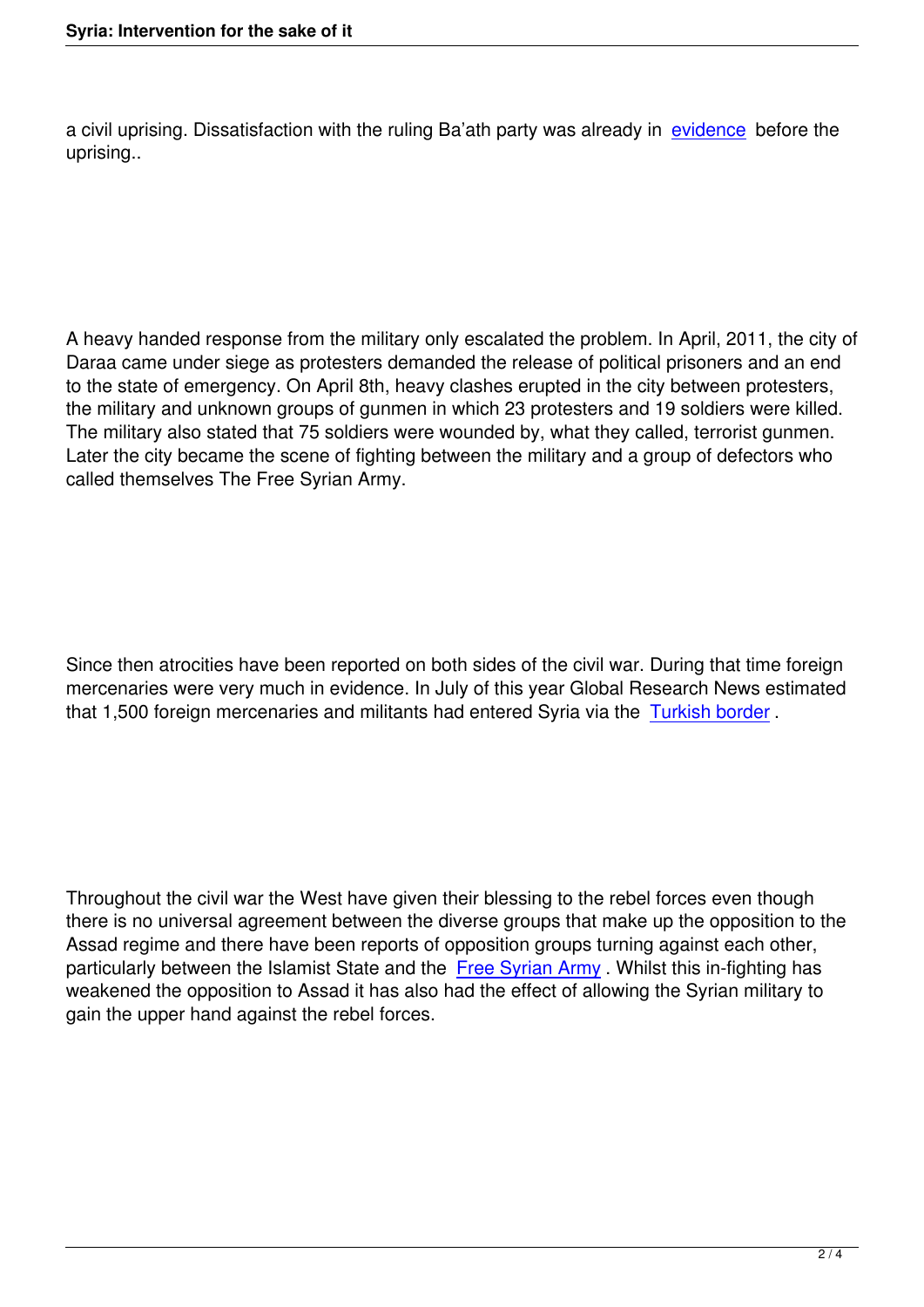In July the rebels, having faced a heavy defeat at the hands of the Syrian military in Damascus, captured the village of Khan al-Assal*.* Khan al-Assal had been a major front in the fight for the city of Aleppo, Syria's largest city. In March, chemical weapons were allegedly used in the village, killing more than 31 people. The Syrian government and the rebels blame each other for the attack, and both have demanded an international investigation. Then in August hundreds of people were said to have been gassed outside Damascus.

At this point heavy condemnation was poured on the head of the Assad regime, even though there had been no proof that the regime had carried out the attack. In fact there was strong suspicion that it was the rebel forces that carried out the attack, according to victim's testimony to the U.N. Independent International Commission of Inquiry<sup>n</sup> on Syria. There were also reports from Turkey that sarin gas had been found in the homes of suspected **Syrian Islamists.**

Nonetheless the West continued to hold the Assad regime responsible and there were calls for US President Obama to act on his declaration last year that any use of chemical stockpiles by Syria's regime would cross a "red line". Obama had, until now, managed to avoid US intervention in Syria. The Syrian regime strongly denied using gas against on the people of the Damascus suburbs. The videos and pictures of victims, shocked the world, but proved nothing.

The British government called for an emergency UN session, and whilst the coalition government were prepared to support the US in any action against the Syrian regime, they experienced a defeat in a Commons' vote on it. The defeat was an obvious shock to the government and although there has been much crowing about 'common sense' winning out, it is worth noting that the government lost by only 17 votes - hardly a massive defeat. What is also worth noting (and this does not apply just to Britain) is that what quided the thinking was not any concern about the Syrian people, but concern that this might prove as damaging as the illusionary WMD that Saddam Hussein's regime were supposed to have had. Since then it has